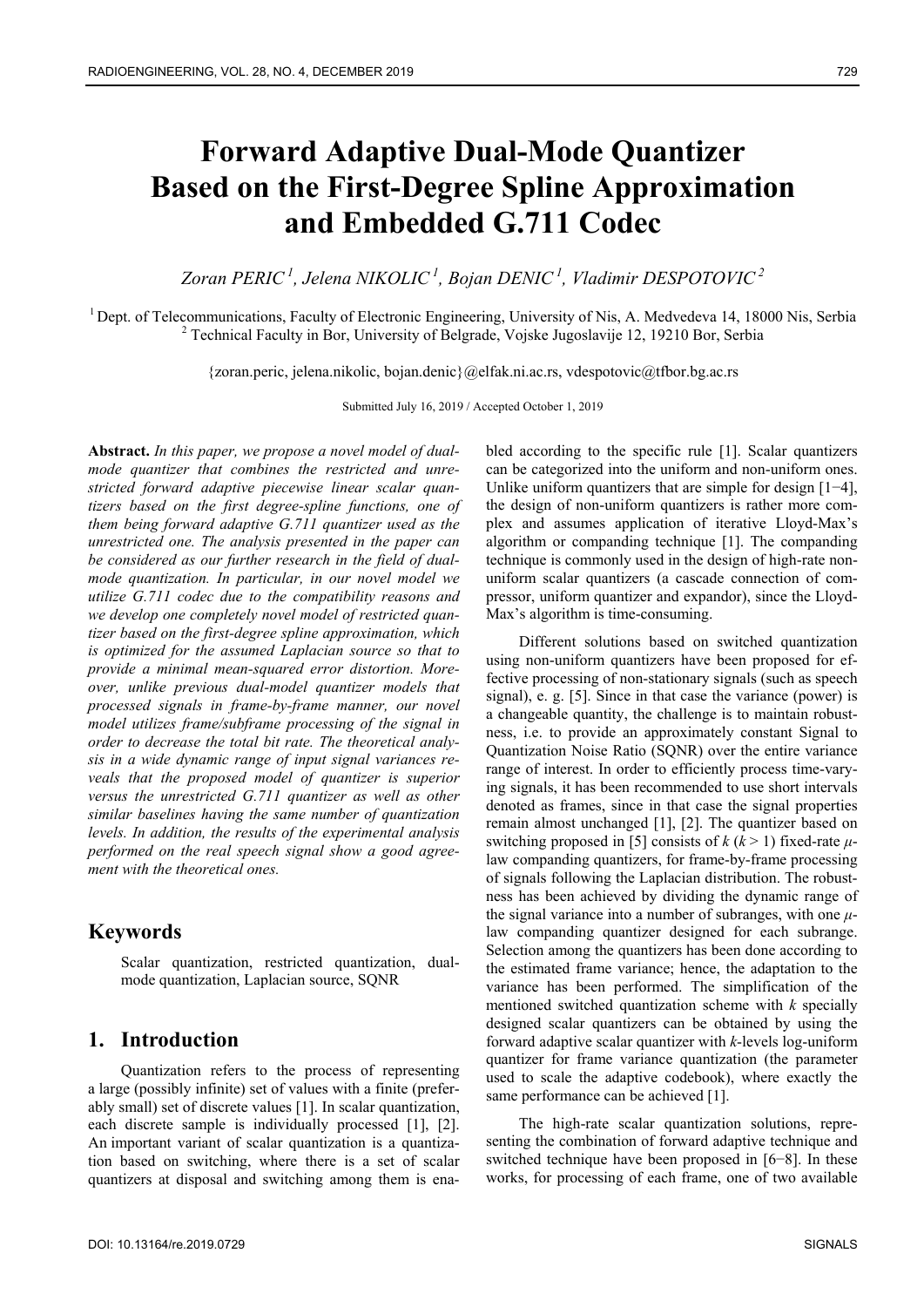forward adaptive companding scalar quantizers, restricted or unrestricted, has been used, hence the name dual-mode scalar quantization. In particular, the employed quantizers have similar characteristics, the same number of quantization levels *N*, but unequal support regions. Recall that the restricted quantizer has been obtained as the result of restricting the bounds of the support region, which inserts granular distortion and eliminates overload distortion. With the properly chosen support region threshold, which is of extreme importance [9], [10], an *N*-levels restricted quantizer provides substantially increased quantization level density compared to the *N*-levels unrestricted one, and enables better quantization (i.e. smaller quantization error). The main characteristic of dual-mode quantization is its ability to provide increased performance (SQNR) over the single fixed-rate (unrestricted) quantizer, by providing more frequent selection of the restricted quantizer. In [6−8], the selction among the quantizers has been performed framewise, i.e. the restricted one has been chosen for frames whose amplitude content is within its support region, while for other frames the unrestricted one has been employed.

A model of quantizer which combines the forward adaptive companding quantizers with nonlinear  $\mu$ -law compression functions for quantization of the Laplacian sources has been proposed in [6]. A quantizer model in [7] has also been developed for the Laplacian source, but it utilizes the forward adaptive companding quantizers based on the optimal compression function. Unlike [6] and [7], the authors in [8] have proposed a quantization solution for coding the Gaussian source, consisted of forward adaptive piecewise linear companding quantizers (PLCSQs) obtained as the result of linearization of optimal compression function. The design goal in the above mentioned quantization schemes were reducing the bit rate subject to the constraint that high quality coding is enabled. Furthermore, a non-adapive (designed for the particular variance and the Laplacian source) dual-mode quantization model that uses a *μ*-law scalar companding quantizer as a restricted quantizer and G.711 quantizer [11] as the unrestricted quantizer has been proposed in [12].

This paper proposes a novel model of dual-mode quantizer with embedded G.711 quantizer for the Laplacian source that is further implemented in forward adaptive scheme (i.e. forward adaptive dual-mode scalar quantizer (DMSQ)). Particularly, the aim of this paper is to enhance the performance of the G.711 codec [11] in a wide range of input signal variances, achieveable by using adaptation [13]. The performance improvement of that extensively used codec has been the subject of various papers, e.g. [14], [15]. In [14], an enhancement has been achieved in the context of log-polar quantization, while in [15] an enhancement approach based on a convolutional neural network has been presented. Eventually, we should highlight here that high rate codecs such as G.711 codec can be considered as a good candidate for compression purposes in neural networks [16−18].

In regard to the previous DMSQ solutions [6−8, 12], our novel model uses the spline functions [19] and frame/subframe method to process the input signal. Firstdegree spline function is used to approximate the nonlinear  $\mu$ -law compression function, which greatly simplifies the practical realization of the compression function. Hence, the model we propose consists of two (restricted and unrestricted) PLCSQs, one of them being G.711 quantizer used as the unrestricted one. A new frame/subframe method implies division of the input samples into the frames of  $M_0$ samples and forming the subframes of length *M* within each frame for selection purposes. Using the novel method, two adaptations are encountered: at the frame level an adaptation to variance is performed and at the subframe level an adaptation to maximum amplitude is perfromed (choosing one of two available forward adaptive quantizers). In this paper, the frame length is much smaller then the ones used in [6−8] where frame-by-frame signal processing has been performed, which is not efficient enough in terms of bit rate, so that the solution we propose improves the models from [6−8]. Moreover, by using subframes instead of entire frames, more frequent selection of the restricted quantizer is assured, and, accordingly, the increase of the overall performance is expected. This is obtained at the expense of slightly increased bit rate, since the information about the frame variance and employed quantizer  $(M_0/M)$  one-bit codewords) has to be sent to the decoder once per frame.

In brief, the solution we propose provides the following advantages over the single G.711 quantizer [11]:

- it can offer approximately constant SQNR in the entire range of the input signal variances;
- for only 0.1875 bit/sample increased bit rate, it can achieve the gain in maximum SQNR of approximately 6 dB and the gain in the average SQNR of approximately 11.3 dB;
- it can provide gain in average SQNR of approximately 5 dB, with compression of approximately 0.8125 bit/sample.

Furthermore, the increased performance in terms of average SQNR over similar forward adaptive solutions having the same number of levels is also indicated. In addition to the theoretical results, which have been provided in the majority of DMSQ models developed so far [6, 8, 12], an experimental analysis using speech signal extracted from the TIMIT database [20] is provided in this paper as well, which is an additional progressive step with respect to former solutions.

The remaining of the paper is organized as follows: in Sec. 2, a detailed design procedure of the employed PLCSQs, forming the core of the proposed DMSQ, is described. Section 3 deals with the implementation in the forward adaptive DMSQ. Section 4 summarizes and discusses numerical and experimental results. Section 5 concludes the paper.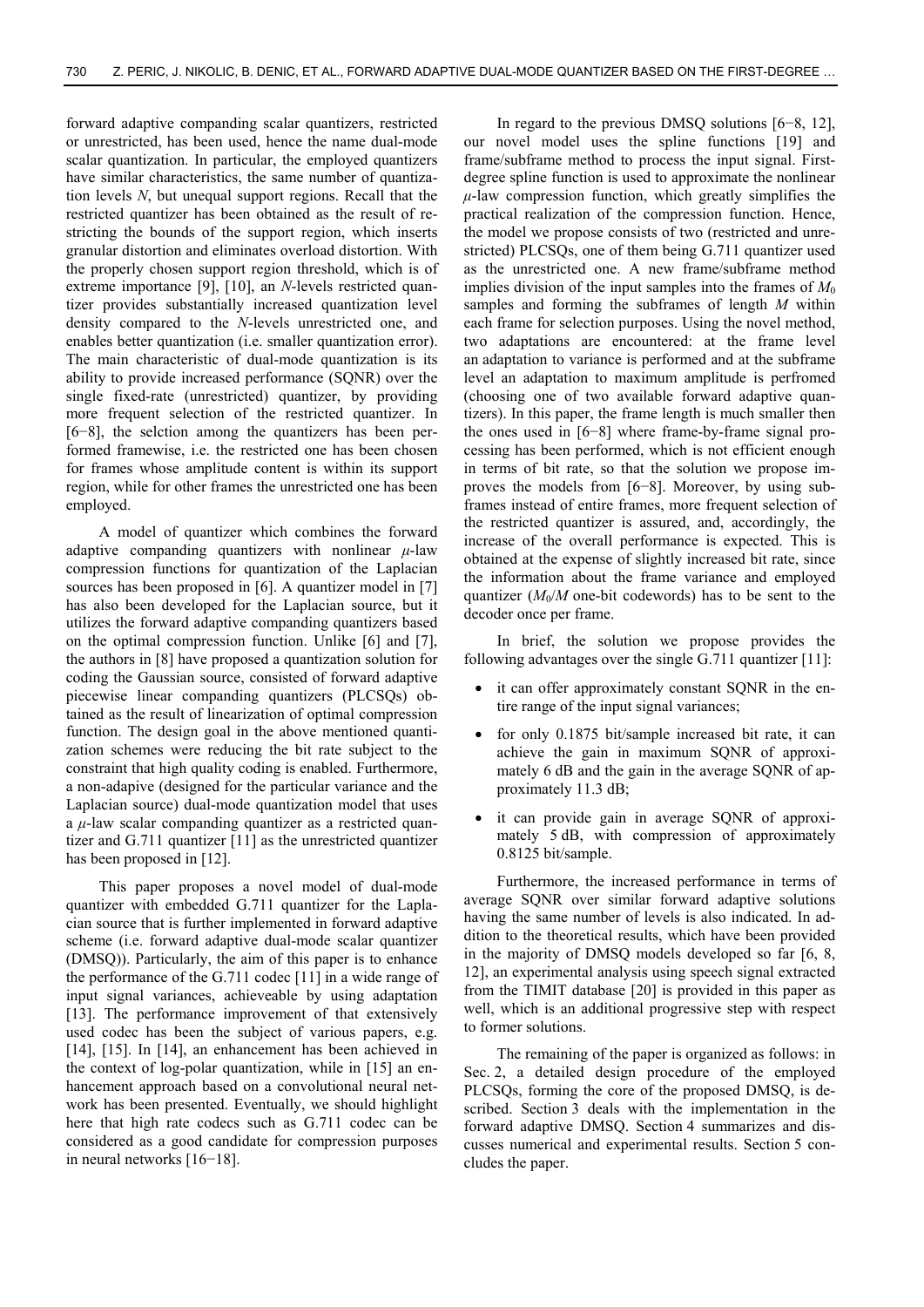# **2. Design of PLSQ Based on First-Degree Spline Functions**

PLCSQ is based on the piecewise linear compression function, used as an alternative step to nonlinear compression function. We propose fixed-rate *N*-levels PLSCQ based on the first-degree spline functions, when the signal to be quantized is described by the memoryless Laplacian source having PDF [1], [2]:

$$
p(x,\sigma) = \frac{1}{\sqrt{2}\sigma} \exp\left(-\frac{\sqrt{2}|x|}{\sigma}\right) \tag{1}
$$

where  $\sigma^2$  is the variance of the signal. The design of PLCSQ is performed for one particular (reference) variance  $\sigma_{\text{ref}}^2$ , using  $p(x, \sigma_{\text{ref}})$ .

#### **2.1 The First-Degree Spline Functions**

Spline refers to a piecewise polynomial approximation of the mathematical function [19]. Generally, using spline, the approximation of the function can be achieved by division of interval of interest into a finite integer number of *L* segments  $[x_i, x_{i+1}]$ ,  $i = 0, \ldots, L-1$ , where within each segment the function is approximated by the corresponding polynomial.  $x_i = x_i(\sigma_{\text{ref}}), i = 0, ..., L$ , are called 'knots' representing the points where the function changes its character. In this paper, we use the simplest version of spline, i.e. the first-degree spline (it is composed of straight line segments that are connected in a way to form continuality), to approximate the logarithmic  $\mu$ -law compression function,  $c(x, \sigma_{\text{ref}})$ , defined by [1]:

$$
c(x, \sigma_{\text{ref}}) = \begin{cases} \n\frac{\ln\left(1 + \mu \frac{x}{x_{\text{max}}}\right)}{\ln\left(1 + \mu\right)}, 0 \leq x \leq x_{\text{max}} \\
\frac{\ln\left(1 - \mu \frac{x}{x_{\text{max}}}\right)}{\ln\left(1 + \mu\right)}, -x_{\text{max}} \leq x \leq 0\n\end{cases}
$$
\n(2)

where  $\mu$  is the compression factor and  $x_{\text{max}} = x_{\text{max}}(\sigma_{\text{ref}})$  is the upper support region threshold of the quantizer designed for  $p(x, \sigma_{\text{ref}})$ . Due to the symmetry, only positive part  $[0, x_{\text{max}}]$  is considered.

The first-degree spline function,  $c_{\text{PLC}}(x, \sigma_{\text{ref}})$ , employed to approximate  $c(x, \sigma_{\text{ref}})$  on [0,  $x_{\text{max}}$ ] is defined as [19]:

$$
c_{\text{PLC}}(x, \sigma_{\text{ref}}) = \begin{pmatrix} c(x_1) + m_1(x - x_1), x \in [x_0 = 0, x_1] \\ c(x_2) + m_1(x - x_2), x \in [x_1, x_2] \\ \vdots \\ c(x_{L-1}) + m_L(x - x_{L-1}), x \in [x_{L-1}, x_{\text{max}}] \end{pmatrix}
$$
(3)

where  $m_i$ ,  $i = 1,..., L$ , are the coefficients of direction determined as [1]:

$$
m_{i} = \frac{c(x_{i}, \sigma_{\text{ref}}) - c(x_{i-1}, \sigma_{\text{ref}})}{x_{i} - x_{i-1}}, \quad i = 1, ..., L. \tag{4}
$$

We derive  $x_i$  from the following condition [1]:

$$
c(x_i, \sigma_{\text{ref}}) = i \frac{x_{\text{max}}}{L}, i = 0, 1, ..., L,
$$
 (5)

which results in:

$$
x_i = \frac{x_{\text{max}}}{\mu} \bigg( \big( 1 + \mu \big)^{\frac{i}{L}} - 1 \bigg), \ i = 0, 1, ..., L \ . \tag{6}
$$

Substituting  $(5)$  and  $(6)$  in  $(4)$ , we get:

$$
m_{i} = \frac{\mu}{L\left(\left(1+\mu\right)^{\frac{i}{L}} - \left(1+\mu\right)^{\frac{i-1}{L}}\right)}, i = 1,...,L. \tag{7}
$$

#### **2.2 Design of PLCSQ**

The first-degree spline function defined by (3) is used in design process of the PLCSQ. We consider the PLCSQ with support region defined by [−*x*<sub>max</sub>, *x*<sub>max</sub>], that is divided into 2*L* segments, where *N* representation levels are placed. Each segment is further partitioned into uniform cells, where the step size, i.e. the uniform cell width, may differ from one segment to another, but the number of cells is equal in each segment and amounts to  $n = N / 2L$ . As the symmetry condition holds (PLCSQ is symmetrical with respect to zero), both positive and negative half of the support region consists of *L* segments. This allows us to consider only the positive half of the support region.

The width of cells within the *i*-th segment, denoted by  $\Delta_i$ , is given by [1]:

$$
\Delta_i = \frac{\Delta(N)}{c_{\text{PLC}}(x, \sigma_{\text{ref}})} = \frac{\Delta(N)}{m_i}, i = 1, ..., L,
$$
 (8)

where

$$
\Delta(N) = \frac{2x_{\text{max}}}{N} \,. \tag{9}
$$

Substituting  $(7)$  and  $(9)$  in  $(8)$ , we derive:

$$
\Delta_{i} = \frac{2Lx_{\text{max}}}{\mu N} \left( \left(1 + \mu\right)^{\frac{i}{L}} - \left(1 + \mu\right)^{\frac{i-1}{L}} \right), i = 1, ..., L. \quad (10)
$$

The decision thresholds of the *j*-th cell within the *i*-th segment,  $x_{ii}$ , can be determined as [1], [8]:

$$
c_{\text{PLC}}(x_{i,j}, \sigma_{\text{ref}}) = \frac{i-1}{L} x_{\text{max}} + j\Delta(N) \Rightarrow
$$
  

$$
x_{i,j} = c_{\text{PLC}}^{-1} \left( \frac{i-1}{L} x_{\text{max}} + j\Delta(N), \sigma_{\text{ref}} \right) = x_{i-1} + j\Delta_i
$$
 (11)

while the *j*-th representative level within the *i*-th cell, *yi,j*, can be determined as [1], [8]: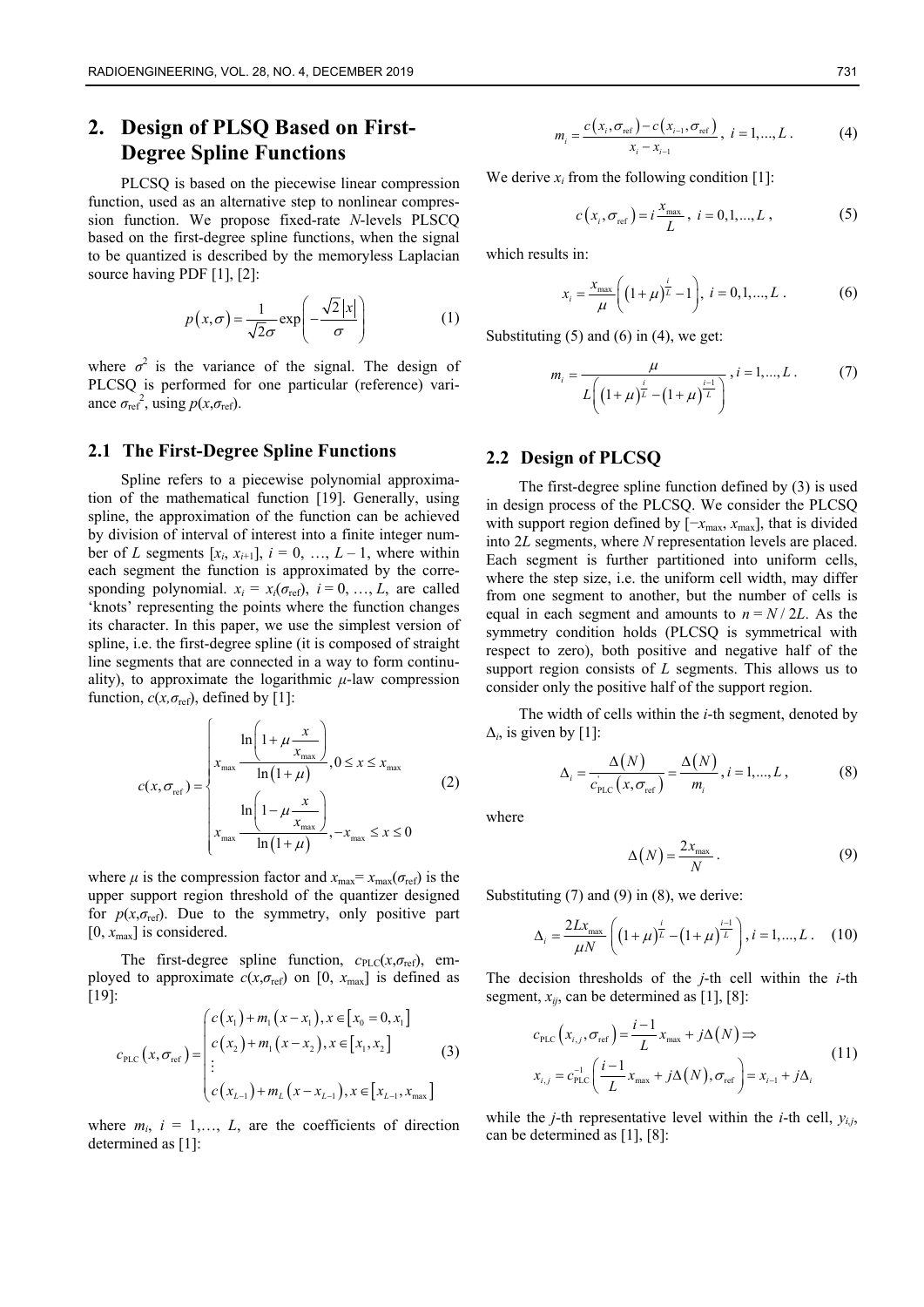$$
c_{\text{PLC}}(y_{i,j}, \sigma_{\text{ref}}) = \frac{i-1}{L} x_{\text{max}} + \frac{(2j-1)}{2} \Delta(N) \Rightarrow
$$
  

$$
y_{i,j} = c_{\text{PLC}}^{-1} \left( \frac{i-1}{L} x_{\text{max}} + \frac{(2j-1)}{2} \Delta(N), \sigma_{\text{ref}} \right) = x_{i-1} + \frac{(2j-1)}{2} \Delta_i
$$
(12)

for  $i = 1, ..., L$  and  $j = 1, ..., n$ . Obviously, the decision thresholds and the representative levels in the positive part are the reflection of the ones in the negative part of the support region.

The performance of the PLCSQ is characterized by the bit rate and MSE distortion [1], [2]. The bit rate is specified by  $R = log_2N = log_2(2 \cdot L \cdot n)$  bits/sample. As in encoding process one bit is used for sign (positive or negative half of quantizer support region), the *i*-th segment where the input sample value falls is encoded with the natural binary code using  $log<sub>2</sub>L$  bits (there are  $L$  segments in one half of the support region) and the representative level to which the sample value is quantized is also encoded with natural binary code using  $\log_2 n$  bits (there are *n* representative levels in one segment). MSE distortion is a measure of the error incurred during quantization [1], [2]. Typically, the total MSE distortion incorporates two components, the granular distortion  $D_{\rm g}$  and overload distortion *D*o. The granular distortion in case when PLCSQ is designed for Laplacian PDF of variance  $\sigma_{\text{ref}}^2$  and is applied to quantize another Laplacian PDF of variance  $\sigma^2$  can be estimated as [1], [2]:

$$
D_{g} = 2\sum_{i=1}^{L} \frac{\Delta_{i}^{2}}{12} \int_{x_{i-1}}^{x_{i}} p(x, \sigma) dx
$$
 (13)

while the overload distortion is evaluated as [1], [2]:

$$
D_{o} = 2\int_{x_{\text{max}}}^{\infty} \left(x - y_{L,n}\right)^{2} p\left(x, \sigma\right) dx \tag{14}
$$

where  $y_{L,n}$  is the *n*-th representative level within the *L*-th segment of the PLCSQ designed for  $p(x, \sigma_{ref})$ , as defined by (12). Substituting  $(1)$ ,  $(6)$  and  $(10)$  in  $(13)$  as well as  $(1)$ and (12) in (14), we derive the following expressions:

$$
D_{g} = \frac{L^{2}x_{\text{max}}^{2}}{3N^{2}\mu^{2}} \sum_{i=1}^{L} (1+\mu)^{\frac{2(i-1)}{L}} \left( (1+\mu)^{\frac{1}{L}} - 1 \right)^{2}
$$
  
\n
$$
\times \exp\left(-\frac{\sqrt{2}x_{\text{max}}}{\mu\sigma} \left( (1+\mu)^{\frac{i-1}{L}} - 1 \right) \right) \qquad (15)
$$
  
\n
$$
\times \left( 1 - \exp\left(-\frac{\sqrt{2}x_{\text{max}}}{\mu\sigma} \left( (1+\mu)^{\frac{i}{L}} - (1+\mu)^{\frac{i-1}{L}} \right) \right) \right),
$$
  
\n
$$
D_{o} = \exp\left(-\frac{\sqrt{2}x_{\text{max}}}{\sigma}\right)
$$
  
\n
$$
\times \left( \left( \frac{(1+\mu)x_{\text{max}}L\left(1-(1+\mu)^{-\frac{1}{L}}\right)}{\mu N} + \frac{\sigma}{\sqrt{2}} \right) + \frac{\sigma^{2}}{2} \right).
$$
 (16)

By using (15) and (16), the SQNR can be determined, which is a more indicative parameter for quantizer performance estimation [1], [2]:

$$
SQNR = 10 \log_{10} \left( \frac{\sigma^2}{D_g + D_o} \right). \tag{17}
$$

Clearly, for  $\sigma^2 = \sigma_{ref}^2$  (i.e. for the variance matched case), one can estimate the performance of the described PLCSQ. According to (15)–(17), we can observe that  $x_{\text{max}}$  and  $\mu$  are the critical parameters in our design. Typically, they are selected to satisfy the cost function (i.e. the minimal MSE distortion).

### **2.3 Special Case of the Considered PLCSQ-G.711 Quantizer**

By adopting  $\mu = \mu^{G.711} = 255$  and  $N = 256$  ( $L = 8$  and  $n = 16$ ), the observed PLCSQ becomes equivalent to the one implemented in G.711 Recommendation [11], widely known as G.711 quantizer. An important characteristic of this quantizer is that it deals with unequal segments and each consecutive segment is twice as large as the previous. This property is not valid for described PLCSQ when  $\mu \neq \mu^{G.711}$ . Moreover, as the optimized value of the upper support region threshold,  $x_{\text{max}}^{G.711}$ , is not specified by G.711 recommendation, it is determined as in [21]:

$$
x_{\max}^{G.711} = \sigma_{\text{ref}} \frac{1}{\sqrt{2}} \log \left( \frac{3\mu^{G.711} N^2}{\log^2 \left( \mu^{G.711} + 1 \right)} \right). \tag{18}
$$

#### **3. Forward Adaptive DMSQ**

Forward adaptation is commonly used technique for implemention of scalar quantization models in non-stationary signals processing [6−8, 13]. It conducts frame-byframe analysis and processing, where frame denotes the finite length group of consecutive samples that can be considered as quasistationary. In this section, we propose a novel forward adaptive *N*-levels DMSQ incorporating two forward adaptive *N*-levels PLCSQs; one of them being G.711 quantizer (PLCSQs are described in the previous section). Using the similar terminology as in [6–8, 12], an *N*-levels PLCSQ having smaller support region is denoted here as the restricted quantizer and it is intended to quantize the frames whose amplitude content falls into its support region. Due to this fact, the restricted quantizer introduces only the granular component of the distortion (see  $(15)$ ), while the overload one (see  $(16)$ ) is avoided. Hence, the proper selection of the support region of the restricted quantizer within DMSQ is of great importance, and special attention is devoted to this (see Sec. 3.1). On the other hand, an *N*-levels PLCSQ having a wider support region (i.e. G.711 quantizer) with exactly specified support region threshold (eq. (18)) as well as compression factor value  $(\mu = 255)$ , is denoted as the unrestricted quantizer and it is intended for the remaining signal frames. Using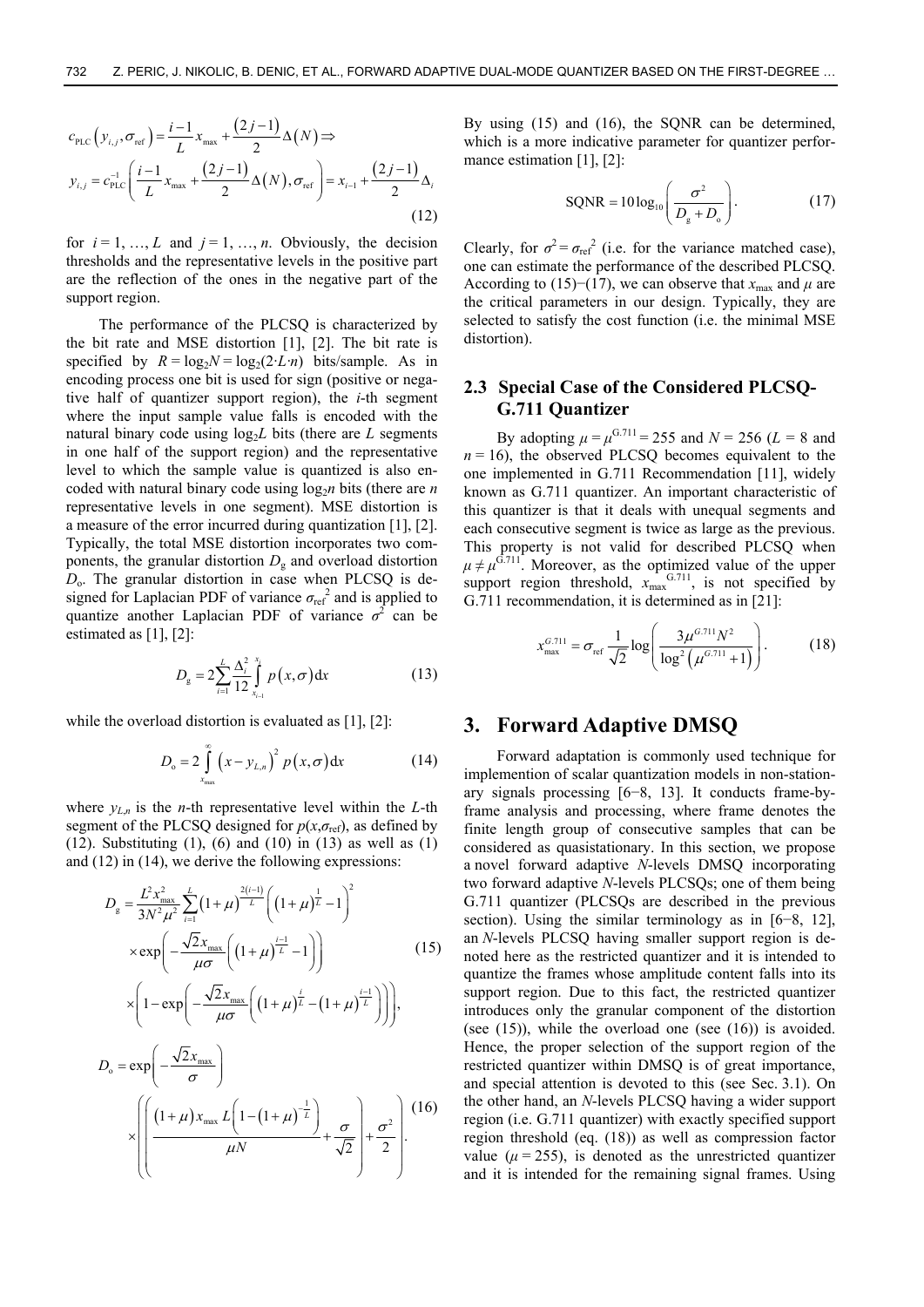the forward adaptation, we are able to adjust the codebooks of employed PLCSQs to the input signal variations. In particular, before quantization is performed, parameters are extracted from the frame (e.g. frame variance) and used to scale the fixed (initial) sets of the representative levels and the decision thresholds of the respective quantizers. Obviously, defining the fixed codebooks is very important task and deserves more attention. In the following, we will explain the design of fixed DMSQ followed by a detailed description of the forward adaptive scheme.

#### **3.1 Design of Fixed DMSQ**

During the design process we use the memoryless Laplacian source with zero-mean and unit variance, i.e.  $p(x, \sigma_{\text{ref}} = 1)$ , which is the most commonly used assumption in quantizer design [1]. The design goal is to enable a more frequent choice of the restricted quantizer in order to exploit the full benefit of dual-mode quantization. As the structure of DMSQ components is described in detail in the previous section, here we focus on the optimization of the parameters affecting the overall performance. Specifically, given PDF, an *N*-levels DMSQ composed of *N*-levels restricted and *N*-levels unrestricted quanizers is designed such that minimal MSE distortion (maximal SQNR) is provided. The total MSE distortion,  $D_t$ , of the fixed DMSQ can be calculated as [6−8, 12]:

$$
D_{t} = P^{r} D^{r} + (1 - P^{r}) D^{ur}
$$
 (19)

where  $D^r = D^r(\sigma_{ref})$  denotes the granular distortion of the restricted quantizer designed for  $p(x, \sigma_{ref} = 1)$  (see (15)),  $D^{\text{ur}} = D^{\text{ur}}(\sigma_{\text{ref}})$  denotes the total distortion of unrestricted quantizer designed for  $p(x, \sigma_{ref} = 1)$  (the sum of granular (15) and overload (16) distortions), while  $P^r = P^r(\sigma_{ref})$  refers to the probability of selecting the restricted quantizer having the support region  $[-x_{\text{max}}^{\text{r}}, x_{\text{max}}^{\text{r}}]$  [6–8, 12]:

$$
P^{\rm r} = \left(2\int\limits_{0}^{x_{\rm max}^{\rm r}} p\left(x,\sigma_{\rm ref}=1\right) \mathrm{d}x\right)^M = \left(1 - \exp\left(-\sqrt{2}x_{\rm max}^{\rm r}\right)\right)^M \quad (20)
$$

where *M* is the frame length. Clearly,  $1 - P^r$  in (19) stands for the probability that unrestricted quantizer is selected.

SQNR of DMSQ is given by [12]:

$$
SQNR = 10 \log_{10} \left( \frac{1}{P^r D^r + (1 - P^r) D^{ur}} \right). \tag{21}
$$

Let us further define the bit rate. To represent each sample from the particular frame we use fixed-length codewords of log<sub>2</sub>*N* bits (we deal with restricted and unrestricted quantizers both having equal *N*), while the information about the selected quantizer (restricted or unrestricted) is represented by one bit per each frame, which gives [12]:

$$
R^{\text{fix}} = \log_2 N + \frac{1}{M}.
$$
 (22)

Recall that unrestricted (G.711) quantizer is completely defined  $(\mu^{G.711}$  and  $x_{\text{max}}^{G.711}$  are provided), therefore according to (19)−(21), we can conclude that the performance of the *N*-level DMSQ is strongly dependent on  $x_{\text{max}}$ <sup>r</sup> and  $\mu^r$  denoting the parameters of the *N*-levels restricted quantizer. Accordingly, we optimize these parameters from:

$$
\frac{\partial D_t}{\partial x_{\text{max}}^r} = 0 \implies x_{\text{max}}^r = x_{\text{max}}^{r,\text{opt}},\tag{23}
$$

$$
\frac{\partial D_{\rm t}}{\partial \mu^{\rm r}} = 0 \Rightarrow \mu^{\rm r} = \mu^{\rm r,opt} \,. \tag{24}
$$

Hence, optimization of the parameters of the restricted quantizer (i.e. its proper design) within DMSQ can be viewed as one of the contributions presented in this paper. Furthermore, we analyze the problem of selecting the suitable frame length  $M$ , which affects both  $P^r$  (i.e. SQNR) and *R*fix. We propose its selection according to the maximal gain in SQNR achieved versus G.711 quantizer.

In Fig. 1, we illustrate SQNR dependence on *M* for three versions of the proposed  $N = 256$ -levels DMSQ optimized in terms of minimal MSE distortion, i.e. the cases where the restricted quantizer is designed with  $c_{PLC}(x, \sigma_{ref})$ composed of  $L = 2$ ,  $L = 4$  and  $L = 8$  line segments. In a given figure, for comparison purposes, we also provide SQNR curve for  $N = 256$  levels-DMSQ baseline reported in [12], which serves as the upper bound of performance due to the fact that PLCSQs always provide lower SQNR in comparison to scalar compandors based on nonlinear compression function [22], [23]. Note that the performance in terms of SQNR of the proposed DMSQ with the restricted quantizer designed by  $c_{PLC}(x, \sigma_{ref})$  using higher number of segments  $(L = 8)$  converges to the upper bound given in [12].

In order to fairly estimate the gain in SQNR of the proposed model versus the single G.711 quantizer, it is preferable to determine the SQNR values achieved for the same bit rate, i.e. for the bit rate of 8 bit/sample. Recall that our fixed DMSQ has increased bit rate for 1/*M* bits when compared to the baseline (see (22)). Therefore, the estimated SQNR value at the bit rate of 8 bit/sample can be determined as [12]:

$$
SQNR_{\text{es}}[dB] = SQNR[dB] - \frac{6}{M}[dB] \tag{25}
$$

since in high-rate scalar quantization with one extra bit an improvement of 6 dB in SQNR is provided [1].

The dependence of SQNRes on *M* is depicted in Fig. 2, from which we can easily determine the optimal frame lengths for fixed DMSQ, which depends on the design of the restricted quantizer. In particular, when the restricted quantizer uses  $c_{PLC}(x, \sigma_{ref})$  with  $L = 2$ ,  $L = 4$  and  $L = 8$  segments, the optimal frame lengths for DMSQ are  $M = 5$  ( $x_{\text{max}}^{r,\text{opt}} = 2.92$ ,  $\mu^{r,\text{opt}} = 2.27$ ),  $M = 6$  ( $x_{\text{max}}^{r,\text{opt}} = 3.17$ ,  $\mu^{\text{r}, \text{opt}} = 2.87$ ) and  $M = 7$  ( $x_{\text{max}}^{\text{r}, \text{opt}} = 3.32$ ,  $\mu^{\text{r}, \text{opt}} = 3.21$ ), respectively, showing the gain in SQNR of over 5 dB in compari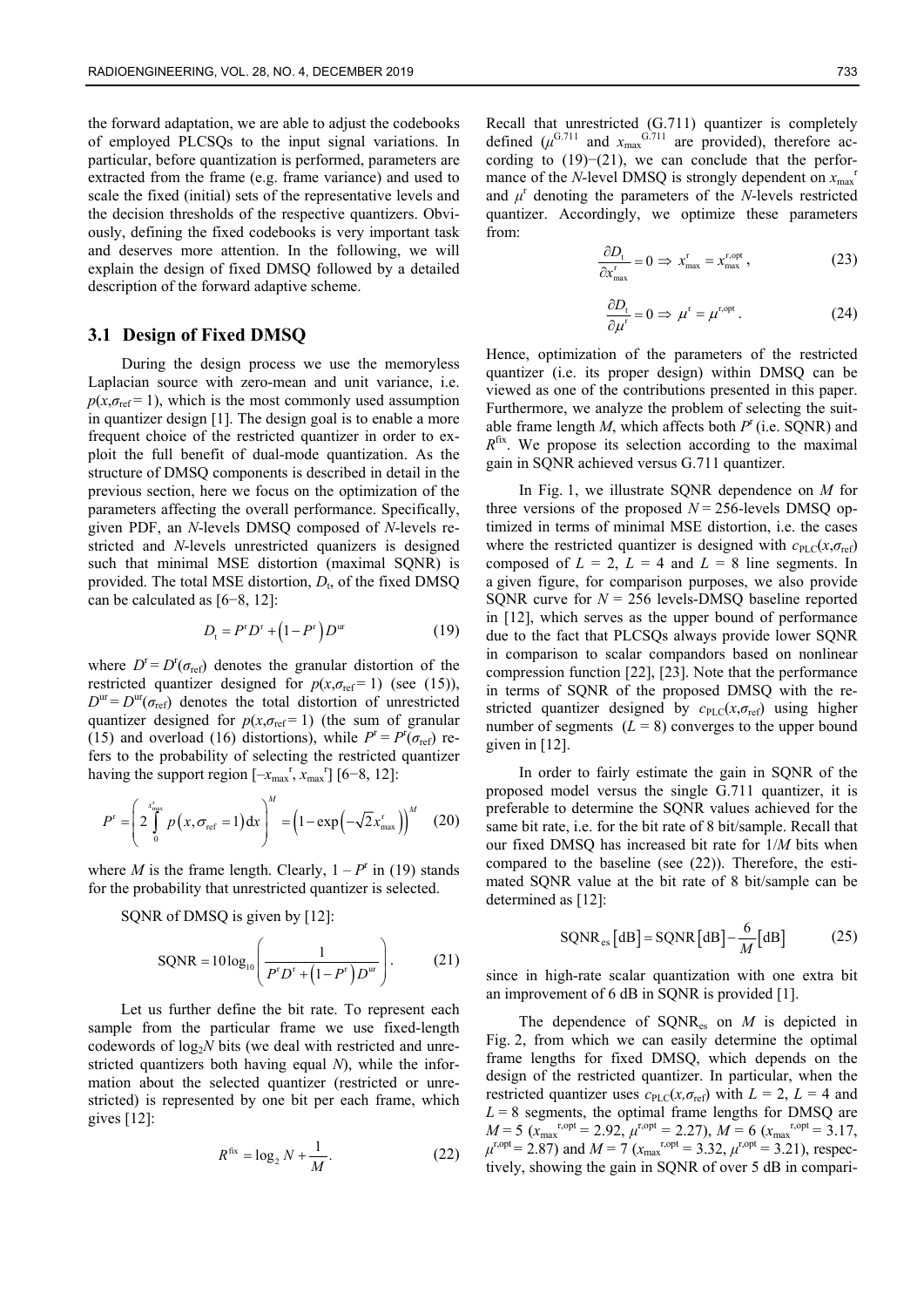son to the G.711 quantizer. For such established parameters, the restricted quantizer is chosen with probabilities  $P^{r}(L = 2) = 0.922$ ,  $P^{r}(L = 4) = 0.934$ ,  $P^{r}(L = 8) = 0.938$ , which is favorable in case of dual-mode scalar quantization.



**Fig. 1.** SQNR versus *M* for different implementations of the proposed  $N = 256$  levels-DMSQ and baseline in [12], in the case of optimally chosen  $x_{\text{max}}^r$  and  $\mu^r$ .



**Fig. 2.** SQNRex versus *M* for different implementations of the proposed *N* = 256 levels-DMSQ.



**Fig. 3.** First-degree spline approximation with  $L = 4$  segments used in design of  $N = 256$ -levels restricted quantizer  $(x_{\text{max}}^{\text{r}} = 3.17, \mu^{\text{r}} = 2.87).$ 

For illustrative purposes, in Fig. 3 we show  $c_{\text{PLC}}(x, \sigma_{\text{ref}})$  with  $L = 4$  line segments in the positive part of the characteristic, used in the design of the  $N = 256$  levelsrestricted quantizer, for optimally selected parameters  $(x_{\text{max}}^{r,\text{opt}} = 3.17, \mu^{r,\text{opt}} = 2.87)$ . In particular, DMSQ composed of such restricted quantizer and unrestricted G.711 quantizer is used in further analysis.

#### **3.2 The Proposed Scheme**

In forward adaptation technique, beside quantizer output codewords, there is a need to transmit some additional parameters to the decoder as side information [1], [13]. Hence, the side information can be a critical parameter, as it can have a large impact on the overall bit rate. As it has been demonstrated, the optimal frame length for our fixed DMSQ is very small  $(M = 6)$ , which means that in the forward adaptive scheme side information has to be sent very often, which is unfavorable. On the other hand, the method applied in the solutions developed so far [6−8] that use longer frames (typically  $M = 41$  and  $M = 51$ ) is obviously not adequate enough. Therefore, we here propose the configuration with frame/subframe logic, where adaptation to variance is performed at the frame level and adaptation to the maximal amplitude is performed at the subframe level. Therefore, the frames are used only for adaptation, while subframes are used for selection of the appropriate restricted/unrestricted quantizer. The goal is evident: by division of the frame into subframes a large overhead can be reduced; furthermore, the more frequent selection of the restricted quantizer is assured and accordingly the increasing overall performance is expected.

The block diagram of the proposed scheme with encoder and decoder parts is depicted in Fig. 4(a) and Fig. 4(b), respectively. As Fig. 4(a) shows, the encoder contains blocks for buffering, the variance estimation, the variance quantization, subframe forming, the estimation of maximal absolute amplitude of the subframe and adaptive restricted and unrestricted quantizers, both having *N*-levels. The buffer is used to store  $M_0$  consecutive samples (i.e. one frame),  $x_i[n]$ ,  $n = 1, ..., M_0$ , where *j* denotes the frame index. For a current frame, the variance is estimated in the variance estimation block as [6], [7]:

$$
\sigma_j^2 = \frac{1}{M_0} \sum_{n=1}^{M_0} x_j^2 [n]. \tag{26}
$$

This parameter is very important as it is used to scale the parameters of the adaptive restricted and unrestricted quantizers composing DMSQ. Hence, for each signal frame, information about the variance has to be available at the decoder side, which implies its quantization. In particular, the variance of the *j*-th frame is firstly transformed into  $\log$ -domain,  $\alpha_j [\text{dB}] = 10 \log_{10}(\sigma_j^2/\sigma_{\text{ref}}^2)$ , and then quantized using the log-uniform quantizer  $(Q_{LU})$  having *S* quantization points, as it can provide better performance in regard to other quantizer models (e.g. uniform quantizer) [6–8]. We define  $Q_{LU}$  as [6]: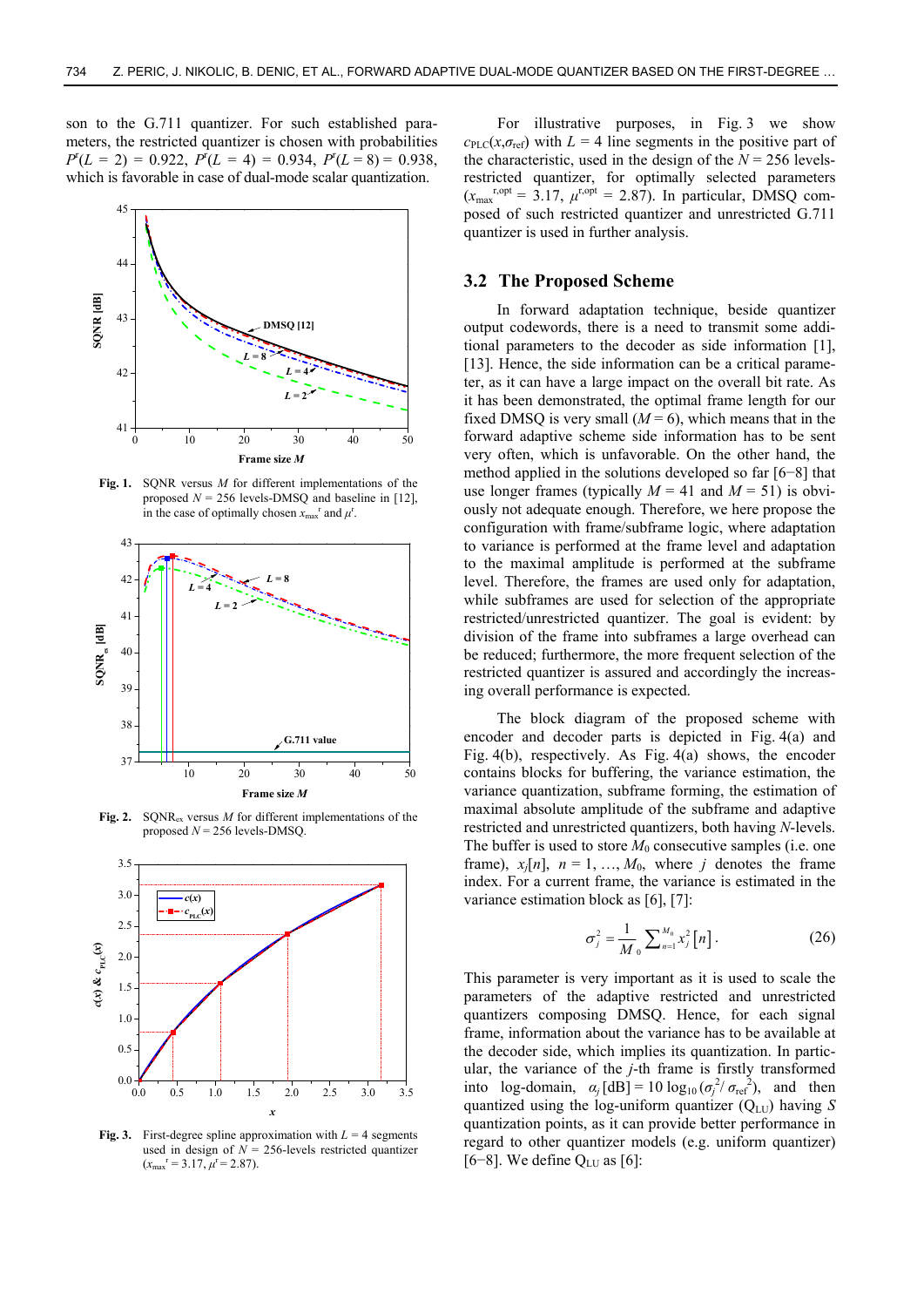$$
\alpha_j \in \alpha_k \left[ \text{dB} \right] \mid \alpha_k \left[ \text{dB} \right] = \alpha_{\min} + \left( 2k - 1 \right) \frac{B}{2S}, k = 1, ..., S \quad (27)
$$

where  $B[dB] = \alpha_{\text{max}}[dB] - \alpha_{\text{min}}[dB]$  is the dynamic range. The chosen level of the  $Q_{LU}$  (i.e. the quantized frame variance) is encoded using fixed-length codewords of  $R_s = \log_2 S$  bits (index *K*).

Based on the quantized frame variance, the set of decision thresholds  $T^r(g)$  and the set of representative levels  $Y^{r}(g)$  of the adaptive restricted quantizer, as well as the adaptive unrestricted quantizer, respectively denoted as  $T^{\text{ur}}(g)$  and  $Y^{\text{ur}}(g)$ , are obtained as follows:

$$
\mathbf{T}^{\mathrm{r}}(g) = g \cdot \mathbf{T}^{\mathrm{r}}(\sigma_{\mathrm{ref}}), \ \mathbf{Y}^{\mathrm{r}}(g) = g \cdot \mathbf{Y}^{\mathrm{r}}(\sigma_{\mathrm{ref}}), \qquad (28)
$$

$$
\mathbf{T}^{\text{ur}}(g) = g \cdot \mathbf{T}^{\text{ur}}(\sigma_{\text{ref}}), \ \mathbf{Y}^{\text{ur}}(g) = g \cdot \mathbf{Y}(\sigma_{\text{ref}}) \tag{29}
$$

where  $\mathbf{T}^{\text{r}}(\sigma_{\text{ref}})$ ,  $\mathbf{Y}^{\text{r}}(\sigma_{\text{ref}})$ ,  $\mathbf{T}^{\text{ur}}(\sigma_{\text{ref}})$  stand for the sets of the respective quantizers designed for reference variance  $(\sigma_{\text{ref}}^2 = 1)$ , while *g* is the scaling factor defined as:

$$
g = \frac{10^{\alpha_k/20}}{\sigma_{\text{ref}}} \,. \tag{30}
$$

After the adaptation to the variance is performed, the adaptation to the maximal amplitude is applied in the next step, providing a basis for selection of the adaptive restricted or unrestricted quantizer. The *j*-th frame of  $M_0$ samples stored in the buffer is further divided into the subframes of *M* samples (subframe forming block in Fig. 4(a)). For each subframe  $(x_i,[n], l = 1, ..., M_0/M,$  $n = 1, \ldots, M$ , denote the *l*-th subframe within the *j*-th frame), the maximal absolute amplitude  $|x_i|$ [*n*] $|_{max}$  need to be estimated and further compared with the properly chosen threshold value  $x_t$  in order to make the decision which adaptive quantizer has to be used. Similarly as in [6–8], we set  $x_t = x_{max}$ <sup>r</sup>(g) (upper support region threshold of the adaptive restricted quantizer). As with the restricted quantizer we want to introduce only the granular distortion, for its selection the inequality  $|x_{j,l}[n]|_{\max} \leq x_{\max}^{r}(g)$  must hold, otherwise the unrestricted quantizer is used. Information about the selected quantizer is also sent to the decoder and requires one bit per each subframe (index *J*). Finally, the samples from the current subframe are individually passed through the selected adaptive quantizer and encoded using the fixed-length codewords composed of  $log_2N$  bits (index *I*).

According to Fig. 4(a), three indexes *I*, *J* and *K* have to be transmitted to the decoder, arriving at the bit rate for the forward adaptive DMSQ:

$$
R^{FA} = \log_2 N + \frac{1}{M} + \frac{\log_2 S}{M_0}.
$$
 (31)



**Fig. 4.** Forward adaptive coding scheme: a) encoder, b) decoder.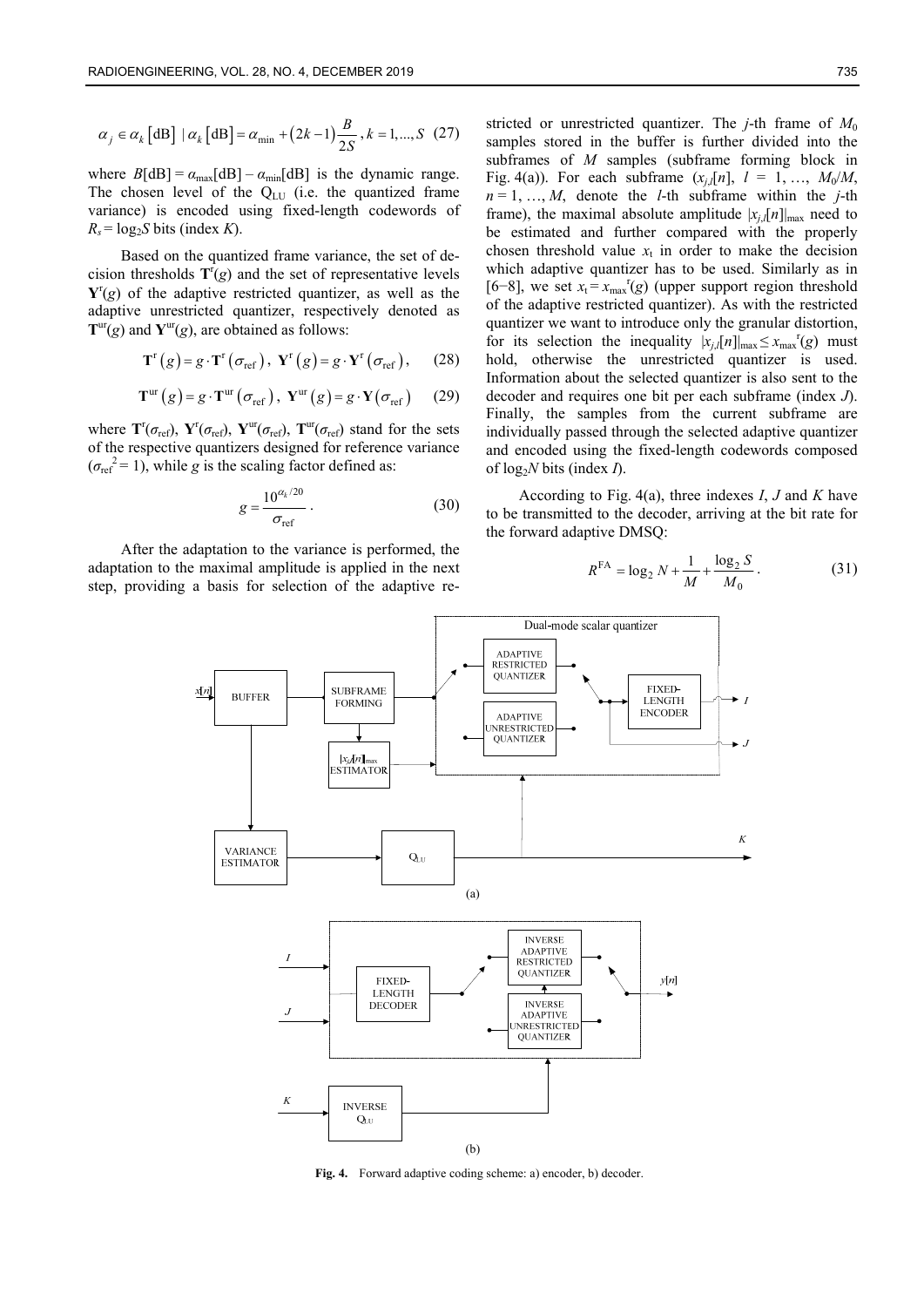Decoder is shown in Fig. 4(b), which reconstructs the signal frames with the length of  $M_0$  samples using these three indexes  $(I, J \text{ and } K)$ .

Eventually, the performance of the forward adaptive *N*-level DMSQ can be estimated using the following set of equations:

$$
SQNR(g,\sigma) = 10 \log_{10} \left( \frac{\sigma^2}{D_t(g,\sigma)} \right), \tag{32}
$$

$$
D_{\mathrm{t}}(g,\sigma)=P^{\mathrm{r}}(g,\sigma)D^{\mathrm{r}}(g,\sigma)+\big(1-P^{\mathrm{r}}(g,\sigma)\big)D^{\mathrm{ur}}(g,\sigma),(33)
$$

$$
P^{r}(g,\sigma) = \left(1 - \exp\left(-\sqrt{2}x_{\max}^{r}(g)/\sigma\right)\right)^{M},\qquad(34)
$$

$$
x_{\max}(g) = g \cdot x_{\max}(\sigma_{\text{ref}}). \tag{35}
$$

## **4. Results and Discussion**

In this section, the SQNR performance of the proposed forward adaptive DMSQ is theoretically analyzed, assuming that input signal follows the Laplacian PDF and its variance changes in a wide range  $(B = [-20 \text{ dB}, 20 \text{ dB}]).$ In addition, the theoretical analysis is supported by the experimental one using a real speech signal. In particular, we consider  $N = 256$ -levels DMSQ that incorporates  $N = 256$  levels restricted quantizer ( $c_{PLC}(x)$ ) is composed of *L* = 4 line segments,  $x_{\text{max}}^{r}(\sigma_{\text{ref}}) = 3.17$ ,  $\mu^r = 2.87$ ) and  $N = 256$ -levels unrestricted quantizer ( $c_{PLC}(x)$ ) is composed of *L* = 8 segments,  $x_{\text{max}}^{G.711}(\sigma_{\text{ref}}) = 10.11$ ,  $\mu^{G.711} = 255$ ) and subframe length is set to  $M = 6$ .

As mentioned earlier, for the proposed forward adaptive DMSQ the side information is very important parameter affecting the overall bit rate and it is influenced by two parameters, *S* and  $M_0$  (see (31)). Therefore, the most suitable version of the proposed codec requires the optimized values of these parameters, which is not a trivial task. The importance of codec parameters optimization has been indicated in  $[24]$ . In this paper, given fixed  $M_0$ , we optimize *S*. In other words, we investigate the influence of number of levels of  $Q_{\text{L},L}$ , *S*, on the performance of the proposed DMSQ defined by the average SQNR [6]:

$$
SQNR_{\text{av}} = \frac{1}{m} \sum_{i=1}^{m} SQNR(\sigma_i)
$$
 (36)

where *m* is the number of particular variances taken into account in the established range  $|B| = 40$  dB. Selection of the optimal *S* is performed using a special criterion:

$$
\frac{\text{SQNR}_{\text{av}}(N, M_0, S) - \text{SQNR}_{\text{av}}(N, M_0, S/2)}{R^{\text{FA}}(N, M_0, S) - R^{\text{FA}}(N, M_0, S/2)} \ge 6 \frac{\text{dB}}{\text{bit}} \tag{37}
$$

which defines that there is no point to further increase the number of levels *S* if the unit increase of the number of bits per sample does not result in the average SQNR increase of 6 dB or more.

| $S(R_s)$ | $SONR_{av}$ [dB] | $R^{FA}$ [b/s] |
|----------|------------------|----------------|
| 2(1)     | 36.9920          | 8.1708         |
| 4(2)     | 41.8159          | 8.1750         |
| 8(3)     | 43.2025          | 8.1792         |
| 16(4)    | 43.4956          | 8.1833         |
| 32(5)    | 43.5670          | 8.1875         |
| 64(6)    | 43.5848          | 8.1917         |
| 128(7)   | 43.5893          | 8.1958         |
| 256(8)   | 43.5904          | 8.2000         |

**Tab. 1.** The values of average SQNR and bit rate for *N* = 256-levels forward adaptive DMSQ achieved for different *S*,  $M_0$  = 240 samples.



**Fig. 5.** Theory: SQNR of the forward adaptive  $(M_0 = 240)$ ,  $M = 6$ ,  $S = 32$ -levels  $Q_{\text{LL}}$ ,  $R^{\text{FA}} = 8.1875$  bit/sample) and non-adaptive  $N = 256$  levels-DMSO  $(M = 6)$ ,  $R$ <sup>fix</sup> = 8.1667 bit/sample) in the wide range of input signal variances  $|B| = 40$  dB.

Table 1 summarizes the achieved  $\text{SQNR}_{\text{av}}$  values together with values of the bit rate for the forward adaptive DMSQ, when *S* varies (i.e. *R<sub>s</sub>* ranges from 1 to 8 bits) and  $M_0$  = 240. By applying (37), it is revealed that the required optimal value is  $S = 32$  ( $R_s = 5$  bits), for a given frame size.

In Fig. 5, where SQNR is shown in a wide range of the input signal variances, we provide the results for forward adaptive  $(M_0 = 240, S = 32$ -levels  $Q_{LU}$ ) and nonadaptive (designed for  $\sigma_{ref}^2 = 1$ ) DMSQs with  $N = 256$ levels. The advantage is clearly visible, as forward adaptive version retains almost constant SQNR in the entire variance range and gives more than 14 dB higher average SQNR in comparison to the non-adaptive one. In this paper, our goal is also to examine the benefit of the proposed forward adaptive  $N = 256$ -levels DMSQ  $(R<sup>FA</sup> = 8.1875 \text{ bit/sample})$  with respect to different baselines, as shown in Fig. 6. It is easy to ascertain that our quantizer completely satisfies G.712 Recommendation [25], defining the minimum SONR value (in the wide variance range of almost 40 dB) in systems for high-quality speech transmission. Moreover, it attains much higher and constant SQNR values in comparison to the ones specified by G.711 Recommendation [11], with the gain in maximal SQNR of approximatelly 6 dB; the gain also increases in the rest of the considered range. If we compare the attained average SQNR values, then the gain of 11.3 dB can be observed (SQNR<sub>av</sub><sup>G.711</sup> = 32.29 dB [1]).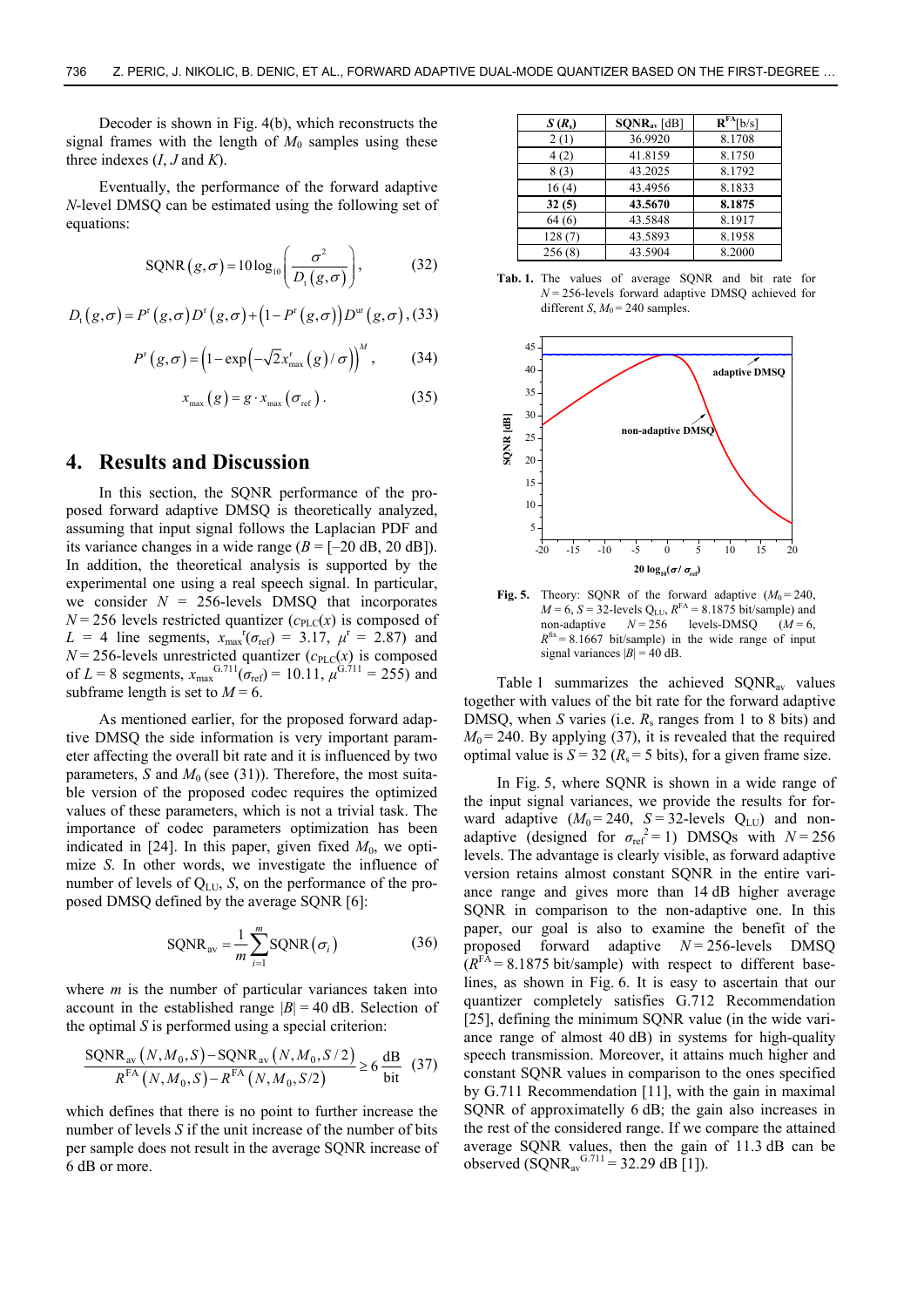

Fig. 6. Theory: Performance in terms of SONR of the proposed forward adaptive  $N = 256$ -levels DMSQ  $(R<sup>FA</sup> = 8.1875 \text{ bit/sample})$  and different baselines in the wide range of input signal variances  $|B| = 40$  dB,  $S = 32$ -levels Q<sub>LU</sub>,  $M_0 = 240$ .

The superiority of our solution can also be perceived with respect to other baselines based on the forward adaptive technique. As baseline approaches scheme, we use G.711 quantizer (FAG.711),  $N = 256$ -levels  $\mu$ -law compandor  $(\mu = 255)$  described in [12] (FA $\mu$ C) and the forward adaptive  $N = 256$ -levels PLCSQ from [22], which is based on approximation of optimal compression function with the first-degree spline functions. We report the gains in average SQNR of 6 dB when compared to FAG.711, 5.77 dB in regard to FAμC and 8.5 dB in regard to the solution from [22], achieved at the cost of slightly increased bit rate of 0.1667 bit/sample (information about the selected quantizer, one-bit per subframe).

Furthermore, in Fig. 7, we provide the SQNR characteristic for forward adaptive  $N = 128$ -levels DMSQ (consisted of  $N = 128$ -levels restricted and  $N = 128$ -levels unrestricted quantizers). Note that the optimized parameters of the restricted quantizer as well as the optimal subframe length are determined in a similar way as it was done for *N* = 256-levels DMSQ. The advantage of the proposed



**Fig. 7.** Theory: SQNR of forward adaptive DMSQ with  $N = 128$  levels  $(R<sup>FA</sup> = 7.1875$  bit/sample) in the wide range of input signal variances  $|B| = 40$  dB,  $M_0 = 240$ ,  $M = 6$ ,  $S = 32$ -levels Q<sub>LU</sub>.

|                                    | G.711<br>$N = 256$ | $FA\mu C$<br>$N = 256$ | PLCSO <sup>[22]</sup><br>$N = 256$ | <b>DMSO</b><br>$N = 128$ | <b>DMSO</b><br>$N = 256$ |
|------------------------------------|--------------------|------------------------|------------------------------------|--------------------------|--------------------------|
| SQNR <sub>seg</sub><br>[dB]        | 33.3225            | 37.8106                | 34.8551                            | 36.9717                  | 42.9759                  |
| $\mathbf{R}^{\mathrm{FA}}$<br> b/s |                    | 8.0208                 | 8.0208                             | 7.1875                   | 8.1875                   |





**Fig. 8.** Experiment: SQNR over the frames containing 240 samples for adaptive DMSQ with  $N = 128$  and  $N = 256$ levels,  $M = 6$  and  $S = 32$ -levels Q<sub>LU</sub>

codec ( $R<sup>FA</sup> = 7.1875$  bit/sample) is obvious, since 5 dB gain in the average SQNR over G.711 quantizer is obtained along with 0.8125 bit/sample lower bit rate, at the same time completely satisfying G.712 Recommendation.

Finally, the proposed forward adaptive DMSQ is tested for speech coding, as it has been shown that speech is well modeled by Laplacian PDF [26]. Experiments are performed on a speech signal extracted from the TIMIT dataset [20], and sampled at the frequency of 8 kHz. The test speech contains 24000 samples. As a measure of performance the segmental SQNR is used, i.e. the SQNR is calculated over each speech frame and then averaged [2].

Experimental results are presented in Tab. 2 and Fig. 8, showing a good matching with the theoretical ones presented in Figs. 6 and 7.

# **5. Summary and Conclusion**

In this paper, a full potential of the recently proposed dual-mode quantization technique versus conventional fixed-rate quantization has been ascertained. In particular, we have proposed DMSQ solution for processing signals with the Laplacian distribution, which employs two similar PLCSQs, the restricted and unrestricted ones, having an equal number of quantization levels and unequal support regions. Both PLCSQs have been designed using the first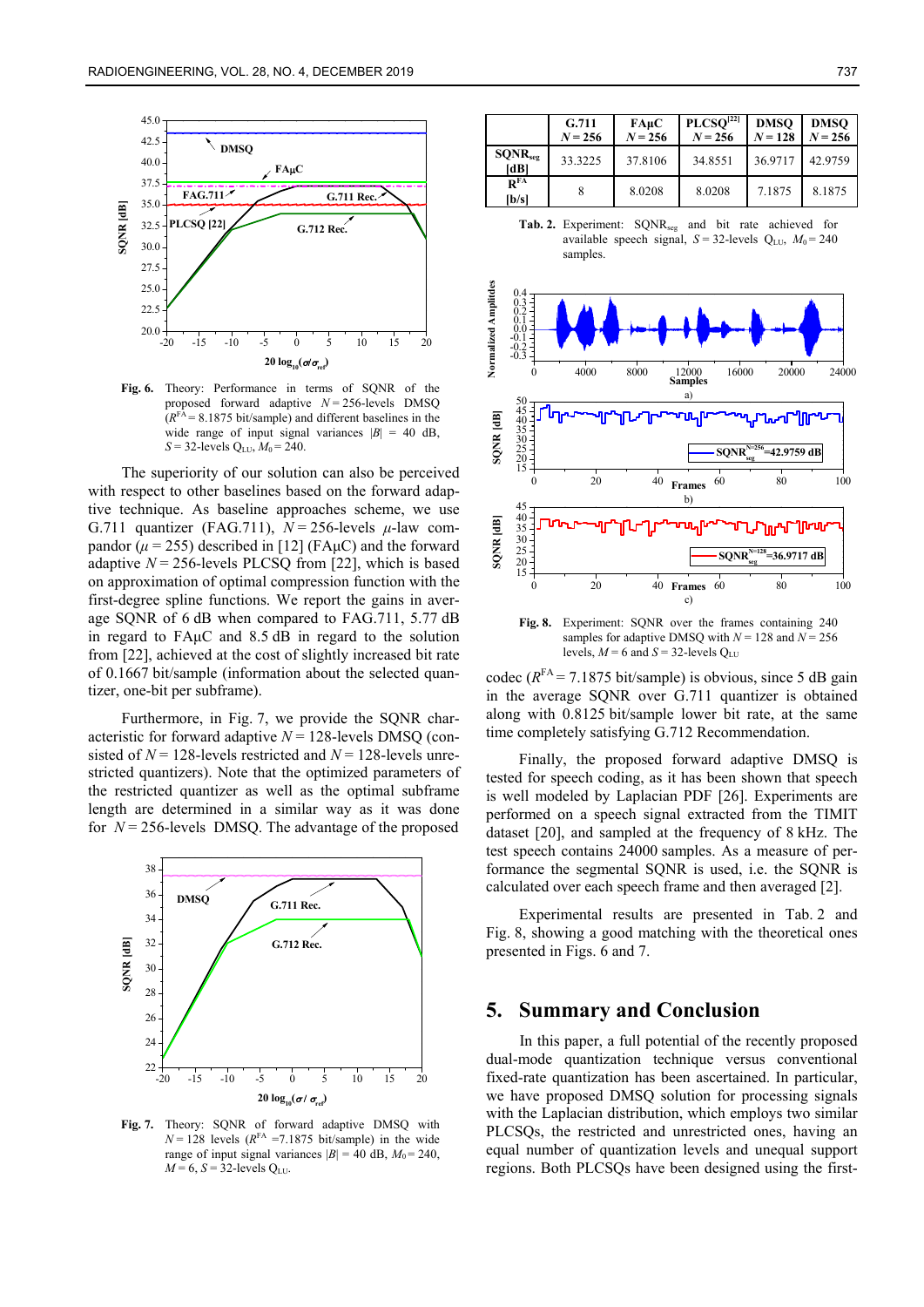degree spline function, while the key parameters of the restricted quantizers within DMSQ have been optimized in terms of the minimal MSE distortion. The implementation in the forward adaptive scheme has been done, where the frame/subframe method has been proposed. To analyze the performance of this model, the theoretical and the experimental analysis has been provided. Theoretical results have proved a high level of robustness in a wide range of input signal variances. For the same number of levels  $(N = 256)$ , it has been shown that the proposed quantizer significantly outperforms G.711 quantizer, with the achieved gain in average SQNR of more than 11 dB. Moreover, the performance of G.711 baseline has been overreached with only  $N = 128$  levels, where the gain in average SQNR of more than 5 dB along with 0.8215 bit/sample lower bit rate has been achieved. Since high-quality quantization can be achieved at lower bit rate in comparison to the G.711 codec which is embedded within the proposed solution, it makes the proposed model a good candidate for a wide range of applications dealing with Laplacian sources, e.g. for speech coding.

# **Acknowledgments**

This work was supported in part by the Ministry of Education and Science of the Republic of Serbia, grant no. TR32035 and TR32051 within the Technological Development Program.

# **References**

- [1] JAYANT, N., NOLL, P. *Digital Coding of Waveforms: Principles and Applications to Speech and Video.* New Jersey: Prentice Hall, 1984. ISBN: 978-0132119139
- [2] CHU, C. *Speech Coding Algorithms*. New Jersey: John Wiley & Sons, 2005. ISBN: 9780471668879
- [3] NA, S., NEUHOFF, D. L. Monotonicity of step sizes of MSEoptimal symmetric uniform scalar quantizers. *IEEE Transactions on Information Theory*, 2019, vol. 65, no. 3, p. 1782–1792. DOI: 10.1109/TIT.2018.2867182
- [4] NA, S., NEUHOFF, D. L. On the convexity of the MSE distortion of symmetric uniform scalar quantization. *IEEE Transactions on Information Theory*, 2018, vol. 64, no. 4, p. 2626–2638. DOI: 10.1109/TIT.2017.2775615
- [5] PERIC, Z., MOSIC, A., PANIC, S. Coding algorithm based on loss compression using scalar quantization switching technique and logarithmic companding. *Journal of Information Science and Engineering*, 2010, vol. 26, no. 3, p. 967–976.
- [6] PERIC, Z., NIKOLIC, J. High-quality Laplacian source quantisation using a combination of restricted and unrestricted logarithmic quantisers. *IET Signal Processing*, 2012, vol. 6, no. 7, p. 633–640. DOI: 10.1049/iet-spr.2011.0213
- [7] NIKOLIC, J., PERIC, Z. An adaptive waveform coding algorithm and its application in speech coding. *Digital Signal Processing*, 2012, vol. 22, no. 1, p. 199–209. DOI: 10.1016/j.dsp.2011.09.001
- [8] NIKOLIC, J., PERIC, Z., JOVANOVIC, A. Two forward adaptive

dual-mode companding scalar quantizers for Gaussian source. *Signal Processing*, 2016, vol. 120, p. 129–140. DOI: 10.1016/j.sigpro.2015.08.016

- [9] NA, S. On the support of fixed-rate minimum mean-squared error scalar quantizers for a Laplacian source. *IEEE Transactions on Information Theory*, 2004, vol. 50, no. 5, p. 937–944. DOI: 10.1109/TIT.2004.826686
- [10] NA. S., NEUHOFF, D. L. On the support of MSE-optimal, fixedrate scalar quantizers. *IEEE Transactions on Information Theory*, 2001, vol. 47, no. 7, p. 2972–2982. DOI: 10.1109/18.959274
- [11] INTERNATIONAL TELECOMMUNICATION UNION. *ITU-T G.711: Pulse Code Modulation of Voice Frequencies*, 1972.
- [12] DENIC, B., PERIC, Z., DESPOTOVIC, V., et al. Dual-mode quasi-logarithmic quantizer with G.711 codec. *Journal of Electrical Engineering*, 2018, vol. 69, no. 1, p. 46–51. DOI: 10.1515/jee-2018-0006
- [13] ORTEGA, A., VETTERLY, M. Adaptive scalar quantization without side information. *IEEE Transactions on Image Processing*, 1997, vol. 6, no. 5, p. 665–676. DOI: 10.1109/83.568924
- [14] DINCIC, M., PERIC, Z. Log-polar quantizer with the embedded ITU-T G.711 codec. *Radioengineering*, 2010, vol. 19, no. 4, p. 712–717. ISSN: 1210-2512
- [15] ZHAO, Z., LIU, H., FINGSCHEIDT, T. Enhancement of G.711coded speech providing quality higher than uncoded. In *Proceedings of the 13th ITG-Fb. 282*: *Speech Communication*. Oldenburg (Deutschland), 2018.
- [16] VAN DER OORD, A., DIELEMAN, S., ZEN, H., et al. WaveNet: A generative model for raw audio. *ArXiv preprint*, *arXiv*: 1609.03499v2 [*cs.SD*], 2016, p. 1–15.
- [17] WANG, N., CHOI, J., BRAND, D., et al. Training deep neural networks with 8-bit floating point numbers. In *Proceedings of the 32nd Conference on Neural Information Processing Systems*  (*NeurIPS 2018).* Montréal (Canada), 2018, p. 1–10.
- [18] BANNER, R., HUBARA, I., HOFFER, E., et al. Scalable methods for 8-bit training of neural networks. In *Proceedings of the 32nd Conference on Neural Information Processing Systems* (*NeurIPS 2018).* Montréal (Canada), 2018, p. 1–9.
- [19] SCHUMAKER, L. *Spline Functions: Basic Theory*. New York, USA: Cambridge University Press, 2007. ISBN: 978-0521705127
- [20] GAROFOLO, S., et al. *TIMIT Acoustic-phonetic Continuous Speech Corpus.* Philadelphia, USA: Linguistic Data Consortium, 1993.
- [21] ALEKSIC, D., PERIC, Z., NIKOLIC, J. Support region determination of the quasi-logarithmic quantizer for Laplacian source. *Przeglad Elektrotechniczny*, 2012, vol. 88, no. 7, p. 130–132. ISSN: 0033-2097
- [22] VELIMIROVIC, L., MARIC, S. New adaptive compandor for LTE signal compression based on spline approximations. *ETRI Journal*, 2016, vol. 38, no. 3, p. 463–468. DOI: 10.4218/etrij.16.0115.0506
- [23] NIKOLIC, J., PERIC, Z., VELIMIROVIC, L. Simple solution for designing the piecewise linear scalar companding quantizer for Gaussian source. *Radioengineering*, 2013, vol. 22, no. 1, p. 194–199. ISSN: 1210-2512
- [24] HAMMAD, H., KHAN, M. N., GILANI, S. O., et al. H.264 encoder parameter optimization for encoded wireless multimedia transmissions. *IEEE Access*, 2018, vol. 6, p. 22046–22053. DOI: 10.1109/ACCESS.2018.2824835
- [25] INTERNATIONAL TELECOMMUNICATION UNION. *ITU-T G.712: Transmission Performance Characteristics of Pulse Code Modulation (PCM)*, 1992.